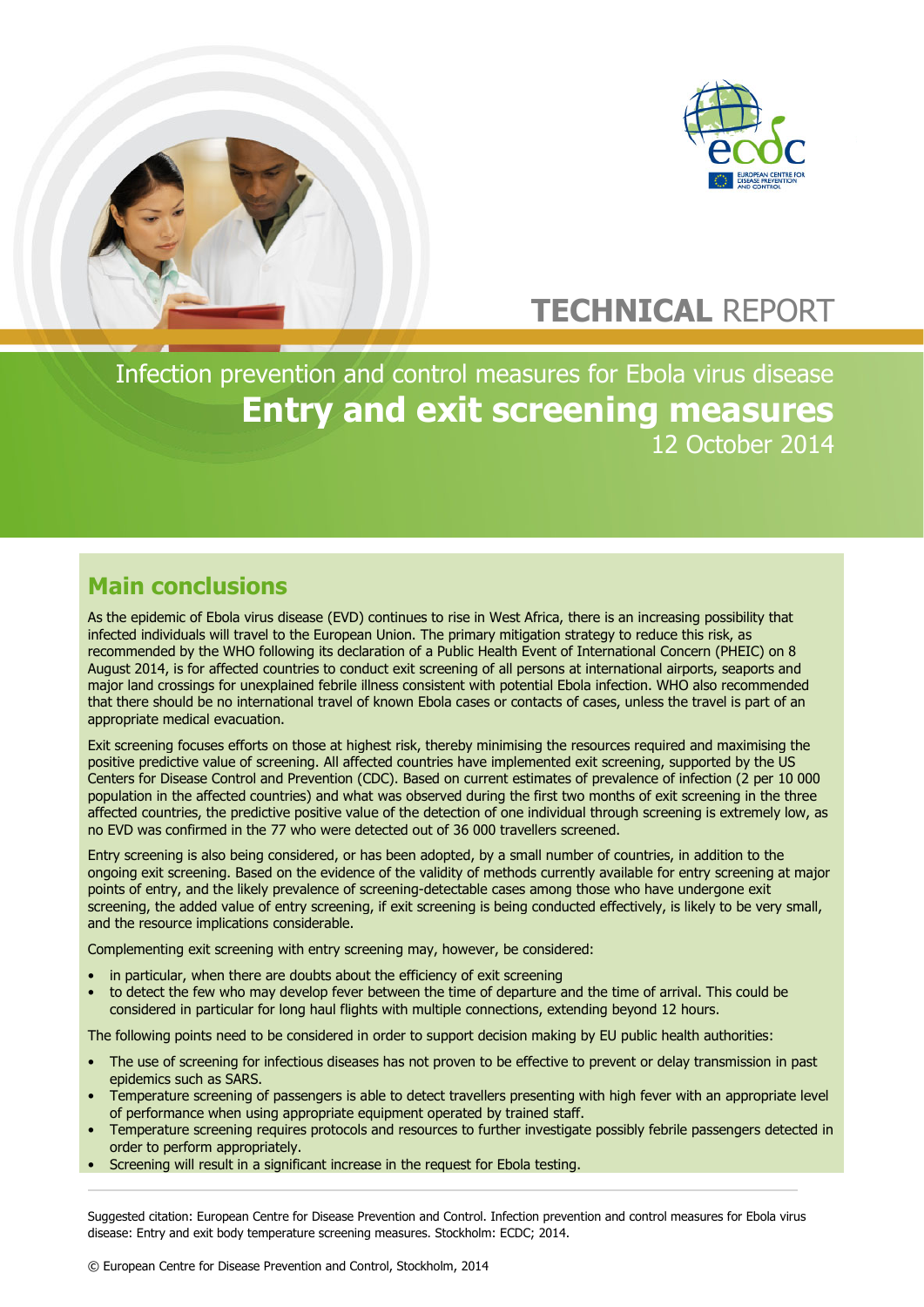- Even the best temperature screening scheme will:
	- − miss up to 20% of the febrile symptomatic EVD cases (sensitivity of the measurement)
	- − miss travellers concealing their fever
	- − miss two-thirds of infected cases, still incubating and not yet presenting with symptoms
	- − detect cases of fever related to many different infectious diseases such as malaria or influenza; it is likely that EVD cases will account for an extremely small proportion of febrile passengers, if any.
	- Complementing temperature screening with visual review and a health questionnaire may be considered:
	- − to increase the performance of screening relying only on temperature screening
	- − to identify possibly contagious travellers missed by temperature screening
	- − to identify travellers having had high-risk exposure and enrol them in monitoring schemes or quarantine.

Overall, screening for EVD among travellers may detect a few contagious EVD cases over time. Given that exit screening is in place in the affected countries and the poor intrinsic performance of the methods available, entry screening for EVD is likely to have an exceedingly low yield and represents a high investment, which may only contribute to a limited extent, to the prevention of importation of the disease.

## **Background**

The unprecedented magnitude and geographic extent of the Ebola virus disease (EVD) outbreak in West Africa has overwhelmed the local response capacity, posing an extreme challenge for outbreak containment.

As the number of new cases continues to rise in Guinea, Liberia and Sierra Leone [\[1\]](#page-7-0), there is an increasing possibility that infected persons will travel to the European Union. Persons infected with EVD may arrive in the EU by direct or indirect flights from affected countries or on board freighters or passenger ships.

Following the declaration of the Public Health Event of International Concern (PHEIC) on 8 August 2014, WHO recommended that affected countries conduct exit screening of all persons at international airports, seaports and major land crossings for unexplained febrile illness consistent with potential Ebola infection. WHO also recommended that there should be no international travel of known Ebola cases or contacts of cases, unless the travel is part of an appropriate medical evacuation.

All affected countries have implemented exit screening, supported by the US Centers for Disease Control and Prevention (CDC). The CDC has also produced guidelines on screening at points of departure in Ebola-affected countries. Following the importation of a first case of Ebola, the US has decided to implement, in a layered approach, entry screening at five airports through which 94% of travellers from affected countries enter into the US. At the same time, and in the absence of an evaluation of the effectiveness of the implementation of exit screening in West African affected countries, a number of European countries are considering entry screening as an additional measure to reduce the likelihood of importation of cases.

This document reviews the existing evidence on entry and exit screening in order to support decision making by EU public health authorities.

# **Screening approaches**

Screening of travellers can be done at the point of departure (exit screening), or at the point of arrival (entry screening). It aims at detecting passengers possibly infected with a communicable disease in order to prevent transmission during flight and in the country of destination. It has been implemented during large epidemics (SARS) and pandemics (influenza A(H1N1)) in an attempt to prevent spread of the disease or delay its introduction.

Traveller-screening approaches generally include a measurement of body temperature. It can be complemented by a questionnaire enquiring about symptoms and exposure, a visual review or an interview with healthcare personnel. In case of suspicion, additional investigations are performed, including laboratory testing.

## **Temperature screening**

Body temperature scanning measures for exit or entry screening have not previously been applied for detection of Ebola virus infection. However, it has been used for the detection of passengers infected with SARS, influenza A(H1N1)pdm09 and dengue virus across the world. Two types of devices are used: non-contact infrared thermometers (NCIT) and thermal scanner cameras (TSC).

### **Non-contact infrared thermometers**

Temperature screening relies on the use of non-contact infrared thermometers, allowing measurement of the temperature without touching a passenger and therefore eliminating the risk of transmission of an infection from one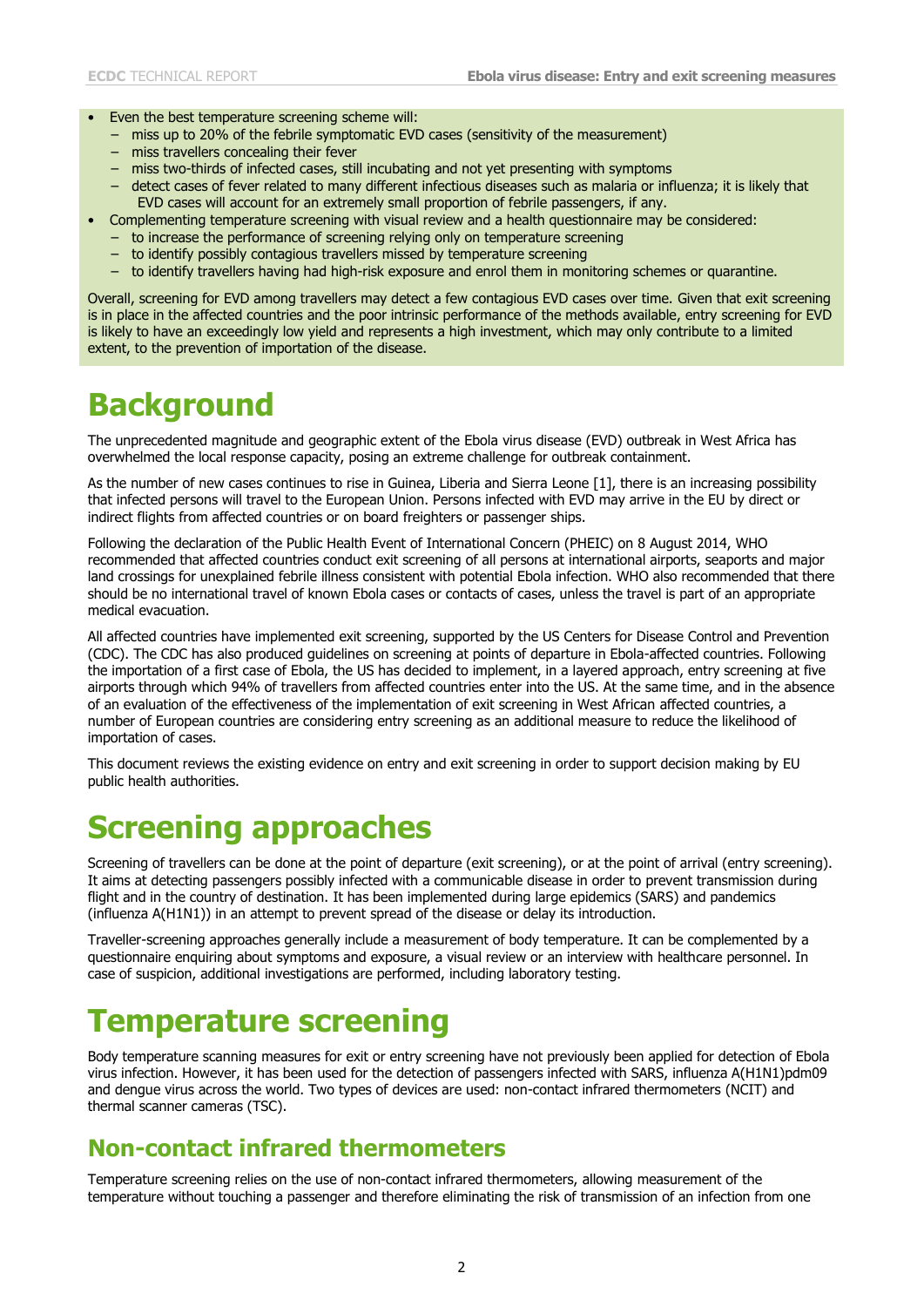passenger to another. NCIT are as accurate as contact thermometers and are low cost. Training is easy and the thermometers are easy to use and do not need much work to set them correctly [\[2\]](#page-7-1). NCIT are devices measuring skin temperature and not the core body temperature [\[3\]](#page-7-2). NCIT have been assessed to perform moderately well in detecting fever [\[4-7\]](#page-7-3)

Some NCITs are approved for use as thermometers and do not need to have a confirmation measurement of temperature. For others, a confirmation measurement of temperature may be required to increase accuracy, using other more accurate types of devices.

NCIT are simple to use, cheap and more accurate than TSC. However, they require more personnel for screening and are slower for screening large numbers of passengers.

A number of different products are available commercially. Performance of devices is difficult to compare because of different targets and modes of operation. In addition, performance of the devices is affected by the choice of the cut-off value set for screening. Very few studies have been conducted to compare them. From these, the US CDC reports their overall performance as follows:

- Sensitivity: 80–99%, meaning that between 1 and 20% of the febrile passengers will not be detected (false negative)
- Specificity: 75–99%, meaning that between 1 and 25% of non-febrile passengers will be reported as febrile (false positive).

Some reports suggest that taking the average of several readings improves accuracy.

### **Thermal scanner cameras**

According to the US CDC [\[2\]](#page-7-1), 'thermal scanner cameras can measure temperature from a greater distance although they have not been evaluated for use as a primary diagnostic tool or for screening multiple individuals in an uncontrolled environment, such as an airport. They are not as accurate as NCITs and may be more difficult to use effectively.'

In addition, none of the TSC are approved to be used alone to measure temperature. Their measurements can only be interpreted along with an approved thermometer measurement. They can be used to screen large numbers of passengers at once and therefore result in faster operations. However, they are significantly more expensive, require more advanced training for their use and more frequent calibration, being affected by changes in environmental conditions.

TSC tend to be used with higher thresholds for fever to avoid detecting too many false positive febrile passengers [\[8\]](#page-7-4). However, while this increases the specificity of the detection, it tends to detect only higher-grade fevers. TSC require very strict application of standards in order to perform accurately. These standards have been published [\[9\]](#page-7-5).

## **Experience of using temperature screening in epidemics**

#### **Dengue**

Infrared thermal camera fever screening was found to be effective in identifying imported acute viraemic cases of dengue fever. However, there appeared to be no significant impact on community transmission when comparing the presence and absence of airport fever screening [\[10-12\]](#page-7-6).

#### **SARS**

During the SARS outbreak WHO recommended exit screening [\[13\]](#page-7-7). In addition, Canada, New Zealand, Hong Kong and Australia implemented entry screening with extremely low detection rates of SARS:

- In Australia, 1.84 million arriving passengers were checked. Four suspected cases were detected but not confirmed later. Five probable cases and 20 suspected cases were missed [\[14\]](#page-7-8).
- Canada screened 6.5 million people, detected 9 100 febrile travellers (0.001% of all arrivals) and did not identify any cases [\[15\]](#page-7-9).
- Hong Kong screened 35.6 million people and identified two persons with SARS [\[16\]](#page-7-10).
- Singapore screened 0.4 million people without detecting SARS cases [\[16\]](#page-7-10).

#### **Influenza**

Border controls using thermal scanners for the identification of febrile passengers were used during the 2009–2010 pandemic. The identification of passengers infected with pandemic influenza based on the criteria 'measured fever of 37.8 °C or greater' showed very low sensitivity (2.6–6.6%) [\[6,](#page-7-11)[7](#page-7-12)[,17\]](#page-7-13).

The effectiveness decreases further when fever is not a particularly common symptom among infected travellers [\[6\]](#page-7-11). Border entry screening detected between 22% and 37% of travel-related influenza cases in studies in China; the main symptom among these persons was fever at time of entry [\[17](#page-7-13)[,18\]](#page-7-14). Overall, fever was identified in 0.06–0.002% of the arriving passengers [\[19](#page-7-15)[,20\]](#page-8-0).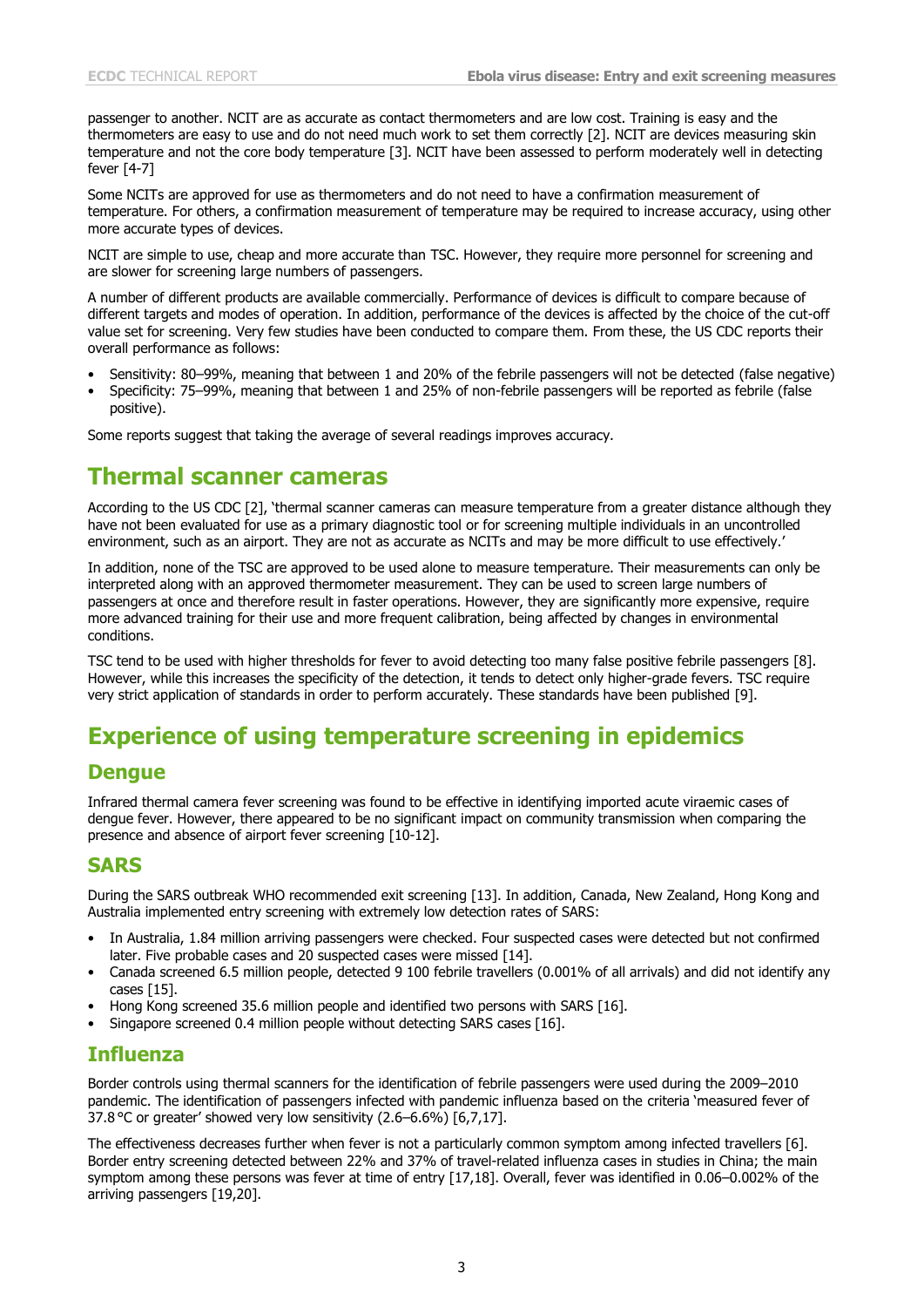#### **Ebola**

The current epidemic of Ebola affecting West African countries is the first Ebola epidemic where temperature screening has been used. According to the US CDC, the Ebola exit screening in West Africa has identified 77 febrile travellers out of 36 000 people screened. These were denied boarding although none were later diagnosed with Ebola [\[21\]](#page-8-1).

# **Current screening implemented**

### **Affected countries**

According to the US CDC providing support to Guinea, Liberia and Sierra Leone, exit screening is implemented in these countries [\[22\]](#page-8-2). Outbound passengers are answering a questionnaire enquiring about their health and potential exposure to Ebola virus, visually inspected for illness and their temperature checked using an NICT. Exit screening began two months ago. During this period, 36 000 passengers were screened and as a result of the screening, 77 were denied boarding a flight. None of the 77 passengers tested positive for Ebola and malaria was confirmed for many [\[21\]](#page-8-1). However, informal information received from the EU delegation in some affected counties indicates that exit screening is not consistently applied at all time. No evaluation is currently available.

## **United States**

The US have decided to implement entry screening at five airports receiving 94% of passengers arriving from Guinea, Liberia and Sierra Leone. The US CDC is providing staff to support the process in the five airports.

The process consists of identifying at immigration control passengers arriving from the three affected countries and directing them to an area set aside for screening where trained customs and border officers enquire about their health status and exposure and verify their temperature using an NICT. Passengers presenting symptoms or fever, or indicating an exposure to Ebola are assessed by a CDC quarantine officer who may refer them to the appropriate public health authority. Other passengers receive information on Ebola and are reminded to monitor symptoms.

## **Canada**

On 8 October 2014, the Minister of Health of Canada announced an additional measure to screen travellers to Canada from Ebola-affected regions for signs of illness by confirming the Government's approach to targeted temperature screening at Canadian borders. Ill travellers or travellers that report having been in contact with an ill person will be referred to a Public Health Agency of Canada Quarantine Officer to conduct a health assessment and determine whether additional health measures are required [\[23\]](#page-8-3).

### **UK**

On 9 October, the UK published a statement on the introduction of screening at UK travel destinations following advice from the Chief Medical Officer. Enhanced screening will initially be implemented at London's Heathrow and Gatwick airports and Eurostar terminals and will involve assessing passengers' recent travel history, who they have been in contact with, and onward travel arrangements as well as a possible medical assessment, conducted by trained medical personnel rather than Border Force staff. Passengers will also be given advice on what to do should they develop symptoms later [\[24\]](#page-8-4).

# **Effectiveness and limitations of screening**

### **Skin temperature as a proxy for body temperature**

Skin temperature tends to under-estimate the body temperature. NCIT and TSC therefore use various algorithms for estimating body temperature more accurately. The relation between the skin and body temperature is affected by environmental conditions. A 10°C difference in air temperature may induce a 2°C difference in face temperature despite a constant internal body temperature [\[20\]](#page-8-0).

### **Fever as a criteria for EVD screening**

Infection with Ebola viruses causes severe disease in humans. The onset of symptoms is sudden and generally includes fever. A recent review of cases indicates that 83% of the more than 4 000 patients enrolled in the survey presented with fever in the course of the disease. Therefore, fever is a relatively sensitive symptom for the detection of EVD despite the fact that 13% of symptomatic patients may not present initially with fever [\[25\]](#page-8-5). In addition, fever is one of the most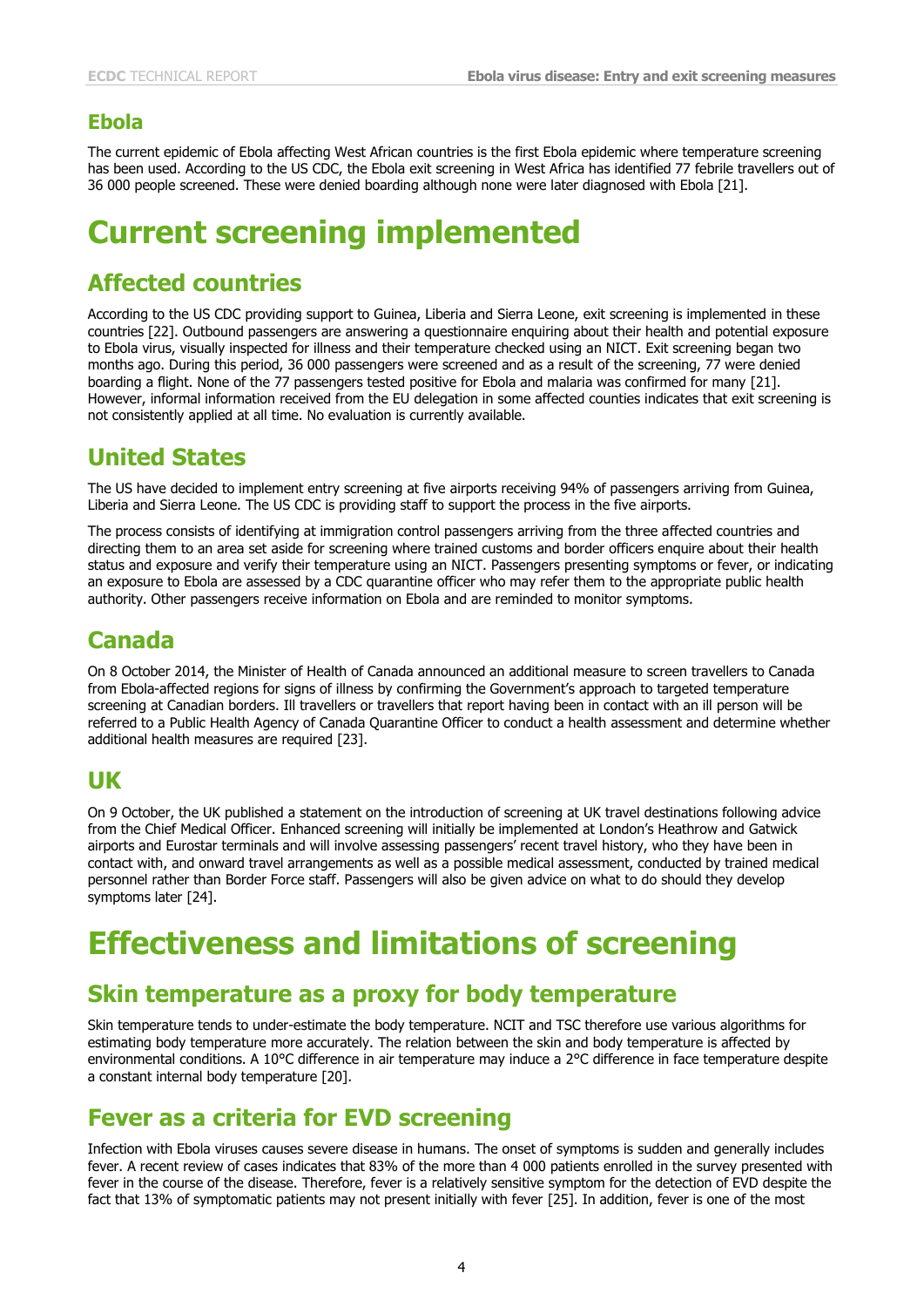common symptoms of infectious disease. In the context of West African countries, several common infectious or parasitic diseases may affect travellers, in particular malaria. Taking unspecific symptoms like fever into account, the positive predictive value of a positive screening result for a rare disease is very low, particularly when the prevalence of other febrile infectious diseases among travellers is higher than that of Ebola (e.g. influenza, malaria).

Fever is a symptom that can be temporarily concealed by using antipyretic drugs. Passengers aware of presenting with fever may be tempted to conceal it for fear of being prevented from boarding a flight (exit screening) or entering the country (entry screening).

### **Non-detection of incubating passengers**

Using temperature measurement allows the detection of febrile passengers.

The duration of the incubation period affects the likelihood of infected persons developing symptoms during flights. When the incubation period is short, as for influenza (0.7–2.8 days [\[26,](#page-8-6)[27\]](#page-8-7)), the likelihood of disease progression during a flight is higher [\[28\]](#page-8-8). For SARS, with a longer incubation period (2–7, maximum 14 days [\[29\]](#page-8-9)), only a small proportion of infected individuals will progress to symptomatic disease during the flight. In the case of Ebola, with an incubation period up to 21 days, the likelihood of disease progression during the flight is likely to be even lower.

EVD is a disease with a relatively long incubation period. Patients infected with Ebola virus develop symptoms, including fever, on average 11 days after infection, ranging from 2 to 21 days. Assuming that a patient developing symptoms could travel in the five days following the rise in temperature, we can estimate that for one febrile case of Ebola infection entering the temperature screening, another two patients could be non-febrile incubating travellers. This allows a rough estimation that a temperature-screening programme able to detect all febrile travellers may at best not detect more than one third of infected travellers.

## **Added value of entry screening in addition to exit screening**

When exit screening at the airports in the affected western African countries is performed following the CDC guidelines [\[22\]](#page-8-2), the likelihood of disease progression during the flight to Europe (minimum 6 hours) and presenting with high fever at border entry is likely to be low. The purpose of entry screening when exit screening is appropriately implemented is to detect people that develop symptoms in flight or who have been missed by the initial assessment at exit screening. It is therefore unlikely to be effective in preventing additional cases to those prevented by exit screening, considering the long incubation period of Ebola of up to 21 days coupled with the low sensitivity of entry screening. For longer durations of travel (e.g. from West Africa to the US or for longer itineraries to the EU), the assessment could differ.

Even the combined use of entry and exit screening as performed in Canada during SARS screening when 763 082 persons were screened (467 870 inbound and 295 212 outbound) did not prevent infected persons either leaving or entering the country [\[30\]](#page-8-10).

## **Screening protocol**

Thermal scanner cameras allow for rapid temperature screening of large number of travellers. To compensate for their relatively low specificity, TSCs can be used as a first-line screening tool, complemented by a more accurate measurement of temperature. This improves the performance of the screening, but results in more resources mobilised. Screening of temperature alone will only identify at most 25% of all infected travellers.

In order to increase this proportion, asking travellers about symptoms and performing a visual inspection may detect sick passengers not presenting with fever or having concealed their fever by the use of antipyretic drugs. Travellers aware of having been exposed to the Ebola virus are more likely to be infected than other travellers, but their probability of being infected is very low. Therefore, asking travellers about exposure to Ebola may identify persons at risk of being infected who can be actively monitored for the appearance of symptoms or quarantined. Such exposure would include having been in contact with a friend or relative that had Ebola, being a healthcare worker, or having participated unprotected in burial ceremonies.

However, the value of asking travellers about symptoms and exposure is limited by the fact that travellers may conceal their status from fear of being denied entry to the country or being quarantined.

### **Cost**

Screening measures are an expensive and potentially highly intrusive measure when used in combination with visual or clinical screening of travellers by medical personnel, health declaration cards that documented travel history, symptoms and history of contact with potential cases. During the SARS outbreak, for example, Canada estimated an investment of CAD7.55 million for airport screening measures over four months [\[30\]](#page-8-10).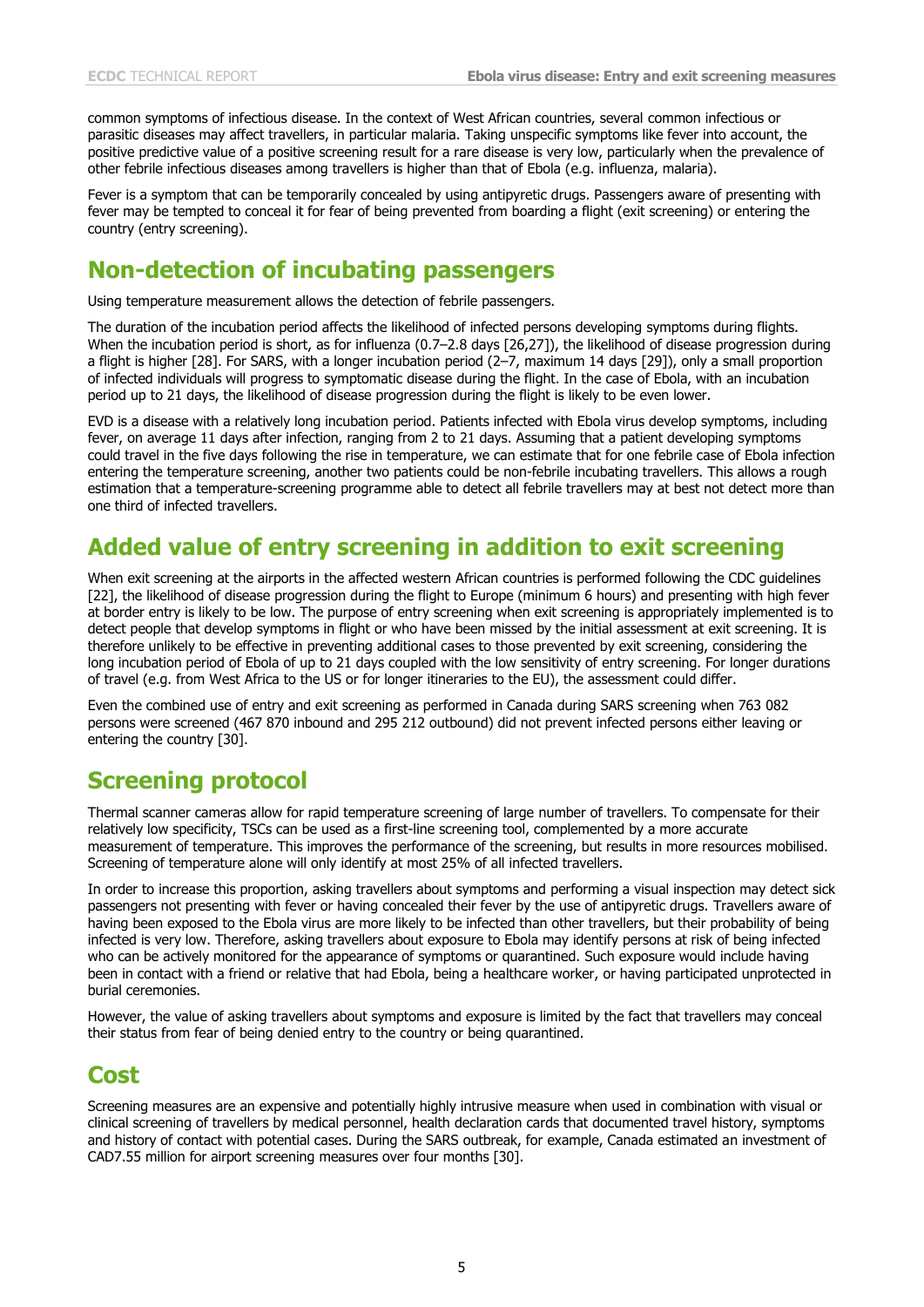Public health resources, particularly trained staff, are limited, and the considerable effort required for border screening may reduce staff availability for other aspects of crisis or preparedness management. The resources required for implementation of such measures should be balanced against the expected benefits of entry screening [\[31\]](#page-8-11).

## **Travel routes**

Entry screening can be performed on direct flights from affected areas, but to be effective, would require that passengers arriving via connecting flights are screened as well. The US CDC has implemented a layered process for entry screening taking the origin of travel as a basis for decision of screening instead of applying a general temperature screening to all passengers entering the country [\[21\]](#page-8-1). Such an approach aiming at maximising the cost-effectiveness of entry screening requires that detailed information on passengers arriving is available to authorities in order for timely identification of passengers arriving on indirect flights from affected areas.

## **Investigation of febrile passengers detected**

Febrile passengers detected through the screening should be investigated. A portion of them will need to be tested for Ebola virus, resulting in a significant increase in the requests for testing. While being investigated, it will be necessary to isolate such passengers until the result is available.

## **Performance of screening**

The performance of a screening programme is estimated by its sensitivity, specificity and predictive positive and negative values. These performance indicators are defined as follows:

- The sensitivity of an Ebola screening programme is the proportion of Ebola-infected cases detected. It reflects the capacity of the programme to identify all Ebola-infected cases.
- The specificity of an Ebola screening programme is defined as the proportion of non-infected travellers that are rightly not detected by the screening. It reflects the capacity of the programme to correctly identify Ebola infections.
- The predictive positive value (PPV) of an Ebola infection screening programme is the likelihood that someone testing positive in the screening programme is an Ebola-infected case.
- The predictive negative value (PNV) of an Ebola infection screening programme is the likelihood that someone testing negative in the screening programme is not an Ebola-infected case.

The sensitivity and specificity an Ebola screening programme is determined by the protocol used. The more accurate the measurement of temperature, the more effective the interview, the better the sensitivity and specificity. The PPV and PNV are dependent on the prevalence of the infection in the population.

To estimate these screening performance indicators, we can use the figures published by the US CDC regarding the first two months of implementation of exit screening in the affected countries. Of 36 000 passengers screened, 77 were detected as possible cases of Ebola infection, and none were confirmed. The prevalence of infection with Ebola virus in the population can be derived from the surveillance data. With around one thousand new cases of disease reported through the surveillance system every week, considering around two weeks for incubation and around one week for the duration of disease that would allow a case to travel, we can roughly estimate that three thousand people are infected on any given day in the region comprising 16 million inhabitants. This gives a crude estimate of the point prevalence of 2 per 10 000 population.

Assuming that the prevalence of infection among travellers is not higher than in the general population in the affected countries, we could have expected up to seven infected cases among the 36 000 travellers tested in the three airports. None were identified by the screening, but we know that one infected case did travel (the case who developed symptoms in Dallas, Texas). This confirms that the sensitivity and the predictive positive value are probably extremely low, being in fact 0 on this limited sample using crude estimates.

|            | <b>Infected</b> | <b>Not infected</b> | <b>Total</b> | Sensitivity | $0.00\%$ |
|------------|-----------------|---------------------|--------------|-------------|----------|
| Screened + |                 |                     | 77           | Specificity | 99.79%   |
| Screened - |                 | 35 922              | 35 923       | <b>PPV</b>  | $0.00\%$ |
| Total      |                 | 35 999              | 36 000       | <b>PVN</b>  | 100.00%  |

#### **Figure 1. Performance indicators of exit screening using CDC screening information**

# **Conclusions**

The use of screening for infectious diseases has not proven to be effective to prevent or delay transmission in past epidemics such as SARS.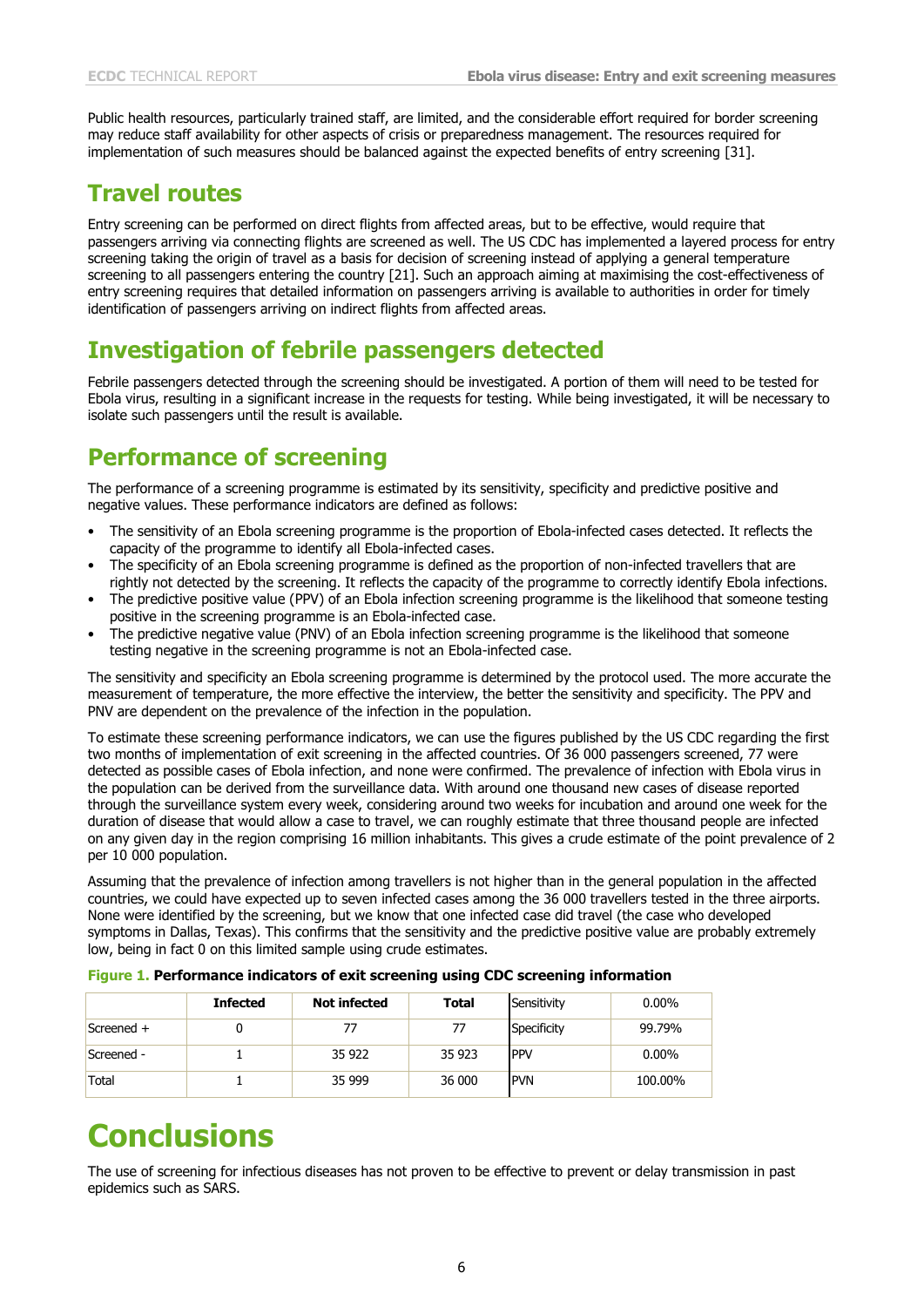Temperature screening of passengers is able to detect travellers presenting with high fever with an appropriate level of performance when using appropriate equipment operated by trained staff.

Even the best temperature screening scheme will:

- miss up to 20% of the febrile symptomatic EVD cases (sensitivity of the measurement)
- miss travellers concealing their fever
- miss two-thirds of infected cases, still incubating and not yet presenting with symptoms
- detect cases of fever related to many different infectious diseases such as malaria or influenza; it is likely that EVD cases will represent an extremely small proportion of febrile passengers, if any.

Complementing temperature screening with visual review and health questionnaire may be considered:

- to increase the performance of screening relying only on temperature screening
- to identify possibly contagious travellers missed by temperature screening
- to identify travellers having had high-risk exposure and enrol them in monitoring schemes or quarantine.

Complementing exit screening with entry screening may be considered:

- in particular when there are doubts about the efficiency of exit screening
- to detect the few who may develop fever between the time of departure and the time of arrival; this could be considered in particular for long-haul flights with multiple connections, extending beyond 12 hours.

Temperature screening requires protocols and resources to further investigate possibly febrile passengers detected in order to perform appropriately.

Screening will result in a significant increase in the requests for Ebola testing.

Overall, screening for EVD among travellers may detect a few contagious EVD cases over time. Given that exit screening is in place in the affected countries and the poor intrinsic performance of the methods available, entry screening for EVD is likely to have an exceedingly low yield and represents a high investment, which may only contribute to a limited extent, to the prevention of importation of the disease.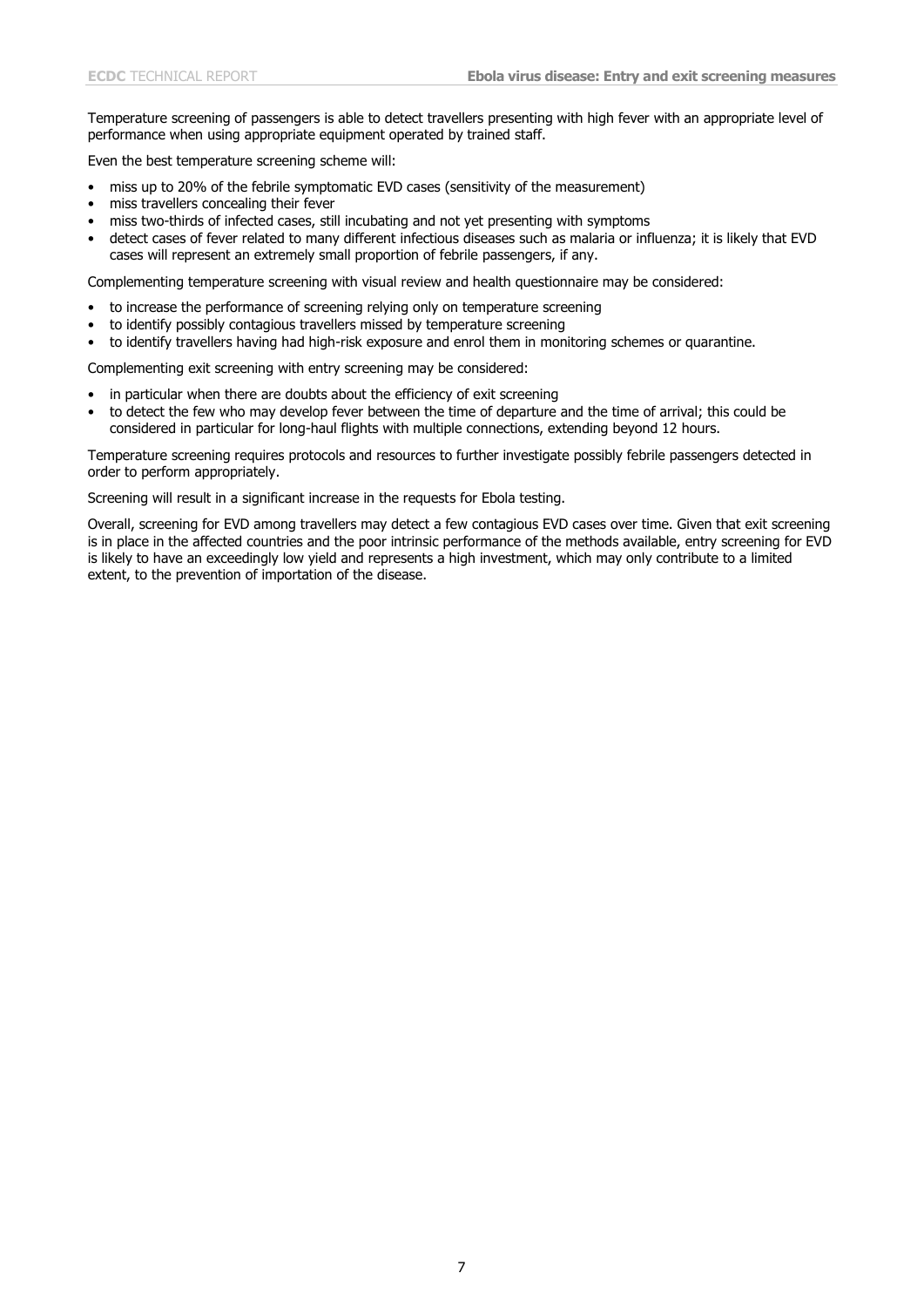# **References**

- <span id="page-7-0"></span>1. European Centre for Disease Prevention and Control. Outbreak of Ebola virus disease in West Africa - rapid risk assessment. Fifth update, 29 September 2014 [Internet]. Stockholm: ECDC; 2014. Available from: [http://ecdc.europa.eu/en/publications/Publications/Ebola-Sierra%20Leone-Liberia-Guinea-Nigeria-23-](http://ecdc.europa.eu/en/publications/Publications/Ebola-Sierra%20Leone-Liberia-Guinea-Nigeria-23-09-2014-rapid-risk-assessment.pdf) [09-2014-rapid-risk-assessment.pdf](http://ecdc.europa.eu/en/publications/Publications/Ebola-Sierra%20Leone-Liberia-Guinea-Nigeria-23-09-2014-rapid-risk-assessment.pdf).
- <span id="page-7-1"></span>2. Centers for Disease Control and Prevention. Non-contact temperature measurement devices: considerations for use in port of entry screening activities. 22 August 2014 [Internet]. Atlanta: CDC; 2014 [cited 2014 Oct 9]. Available from: [http://wwwnc.cdc.gov/travel/pdf/ebola-non-contact-temperature-measurement](http://wwwnc.cdc.gov/travel/pdf/ebola-non-contact-temperature-measurement-guidance.pdf)[guidance.pdf](http://wwwnc.cdc.gov/travel/pdf/ebola-non-contact-temperature-measurement-guidance.pdf).
- <span id="page-7-2"></span>3. Ng EY, Kaw GJ, Chang WM. Analysis of IR thermal imager for mass blind fever screening. Microvasc Res. 2004 Sep;68(2):104-9.
- <span id="page-7-3"></span>4. Hale MJ, Hoskins RS, Baker MG. Screening for influenza A(H1N1)pdm09, Auckland International Airport, New Zealand. Emerg Infect Dis. 2012 May;18(5):866-8.
- 5. Priest PC, Duncan AR, Jennings LC, Baker MG. Thermal image scanning for influenza border screening: results of an airport screening study. PLoS One. 2011;6(1):e14490.
- <span id="page-7-11"></span>6. Priest PC, Jennings LC, Duncan AR, Brunton CR, Baker MG. Effectiveness of border screening for detecting influenza in arriving airline travelers. Am J Public Health. 2013 Aug;103(8):1412-8.
- <span id="page-7-12"></span>7. Nishiura H, Kamiya K. Fever screening during the influenza (H1N1-2009) pandemic at Narita International Airport, Japan. BMC Infect Dis. 2011;11:111.
- <span id="page-7-4"></span>8. Mercer JB, Ring JJ. Fever screening and infrared thermal imaging: concerns and guidelines. [Internet]: Thermology international; 2009. Available from: <http://www.europeanthermology.com/cms32/index.php?download=Feverscreeningandinfrared.pdf>
- <span id="page-7-5"></span>9. ISO standards catalogue. Medical electrical equipment - Part 2-59: Particular requirements for basic safety and essential performance of screening thermographs for human febrile temperature screening. IEC 80601-2- 59:2008.: ISO; 2008 [cited 2014 Oct 9]. Available from: [http://www.iso.org/iso/home/store/catalogue\\_tc/catalogue\\_detail.htm?csnumber=46545](http://www.iso.org/iso/home/store/catalogue_tc/catalogue_detail.htm?csnumber=46545).
- <span id="page-7-6"></span>10. Shu PY, Chien LJ, Chang SF, Su CL, Kuo YC, Liao TL, et al. Fever screening at airports and imported dengue. Emerg Infect Dis. 2005 Mar;11(3):460-2.
- 11. Kuan MM, Lin T, Chuang JH, Wu HS. Epidemiological trends and the effect of airport fever screening on prevention of domestic dengue fever outbreaks in Taiwan, 1998-2007. Int J Infect Dis. 2010 Aug;14(8):e693-7.
- 12. Kuan MM, Chang FY. Airport sentinel surveillance and entry quarantine for dengue infections following a fever screening program in Taiwan. BMC Infect Dis. 2012;12:182.
- <span id="page-7-7"></span>13. World Health Organization. WHO recommends new measures to prevent travel-related spread of SARS. 27 March 2003 [Internet]. Geneva: WHO; 2003. Available from: [http://www.who.int/csr/sarsarchive/2003\\_03\\_27/en/#](http://www.who.int/csr/sarsarchive/2003_03_27/en/).
- <span id="page-7-8"></span>14. Samaan G, Patel M, Spencer J, Roberts L. Border screening for SARS in Australia: what has been learnt? Med J Aust. 2004 Mar 1;180(5):220-3.
- <span id="page-7-9"></span>15. Advisory Committee on SARS and Public Health. Learning from SARS: renewal of public health in Canada. [Internet]. Ottawa: Health Canada; 2003. Available from: [http://www.phac-aspc.gc.ca/publicat/sars](http://www.phac-aspc.gc.ca/publicat/sars-sras/naylor/index-eng.php)[sras/naylor/index-eng.php](http://www.phac-aspc.gc.ca/publicat/sars-sras/naylor/index-eng.php)
- <span id="page-7-10"></span>16. Wilder-Smith A, Paton NI, Goh KT. Experience of severe acute respiratory syndrome in singapore: importation of cases, and defense strategies at the airport. J Travel Med. 2003 Sep-Oct;10(5):259-62.
- <span id="page-7-13"></span>17. Yu H, Cauchemez S, Donnelly CA, Zhou L, Feng L, Xiang N, et al. Transmission dynamics, border entry screening, and school holidays during the 2009 influenza A (H1N1) pandemic, China. Emerg Infect Dis. 2012 May;18(5):758- 66.
- <span id="page-7-14"></span>18. Zhang Y, Yang P, Liyanage S, Seale H, Deng Y, Pang X, et al. The characteristics of imported cases and the effectiveness of outbreak control strategies of pandemic influenza A (H1N1) in China. Asia Pac J Public Health. 2012 Nov;24(6):932-9.
- <span id="page-7-15"></span>19. McBride WJ, Buikstra E, FitzGerald M. Investigation of febrile passengers detected by infrared thermal scanning at an international airport. Aust N Z J Public Health. 2010 Feb;34(1):5-10.